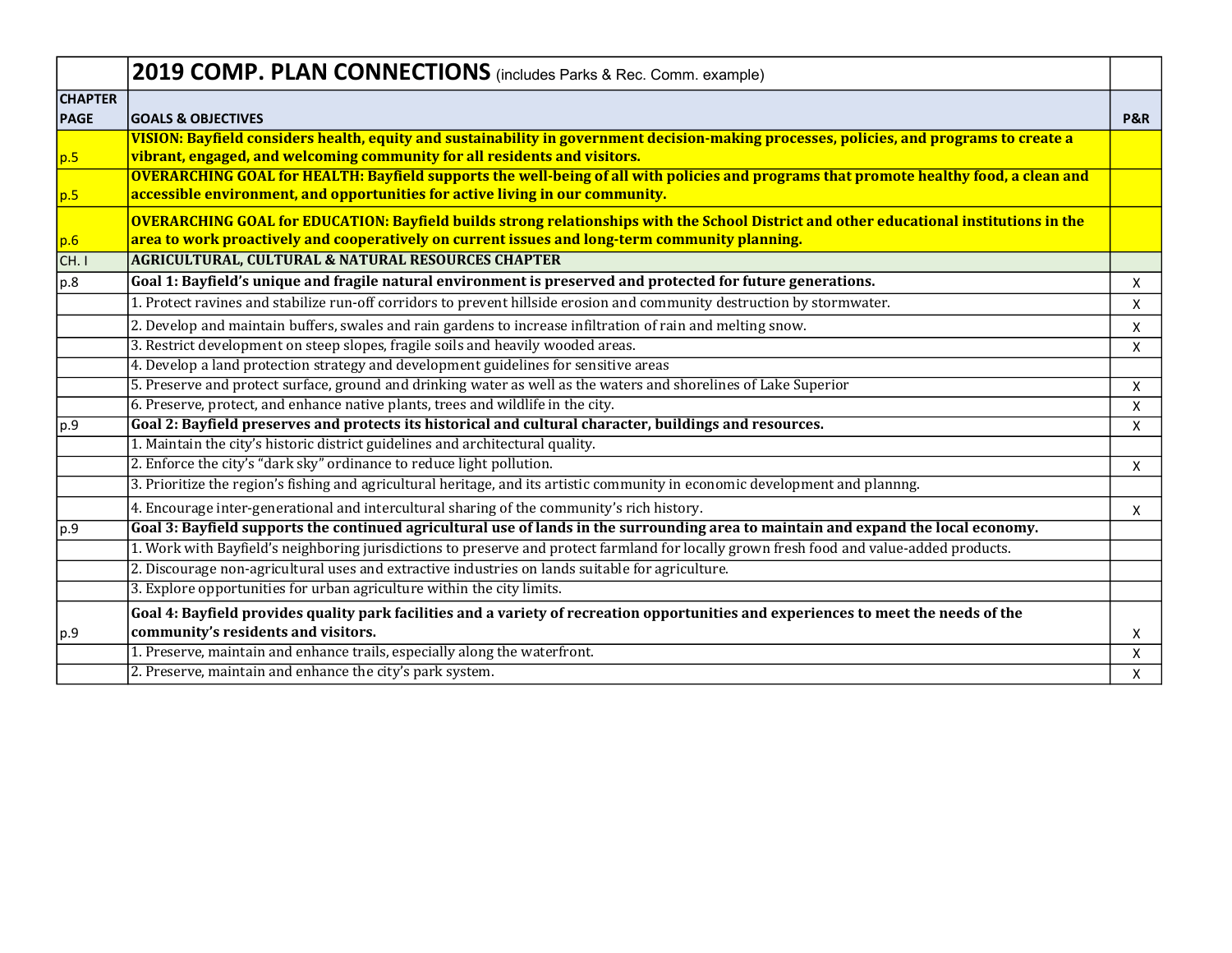|                | CH. II p. 10 UTILITIES & COMMUNITY FACILITIES CHAPTER                                                                                                                                                                         |              |
|----------------|-------------------------------------------------------------------------------------------------------------------------------------------------------------------------------------------------------------------------------|--------------|
| $ p.12\rangle$ | Goal: Bayfield invests in modern, affordable, efficient and reliable public utilities that support the wellbeing of all residents and a balanced<br>year round economy.                                                       |              |
|                | 1. Work cooperatively with neighboring communities to provide infrastructure and services that enhance the health, safety, security and quality of life for<br>area residents and visitors.                                   | X            |
|                | 2. Plan for increased likelihood of stormwater flooding events.<br>3. Maintain the abundance, quality and safety of the city's drinking water resources.                                                                      | $\mathsf{X}$ |
|                | 4. Work with utility providers to ensure that appropriate infrastructure and a wide range of high quality communication and energy services that utilize<br>renewable sources are installed underground whenever possible.    |              |
|                | 5. Explore ways to make community services and resources more accessible to seniors.                                                                                                                                          | X            |
|                | 6. Maintain excellent and accessible public spaces including Parks, Library, School, Recreation Center, Pavilion and Iron Bridge.                                                                                             | X            |
|                | 7. Support and maintain high quality emergency services for the greater community including police, ambulance, fire protection and public works.                                                                              |              |
|                | CH. III p.13 TRANSPORTATION CHAPTER                                                                                                                                                                                           |              |
| p.14           | Goal 1: Bayfield supports a full range of safe and efficient public and private transportation options, motorized and non-motorized, marine<br>and pedestrian in the City and the Chequamegon Bay region.                     | X            |
|                | 1. Develop, implement and maintain a local way-finding system that is informative and compatible with the aesthetics and character of the community.                                                                          | X            |
|                | 2. Work to ensure that pedestrian destinations (e.g. school, library, recreation center, downtown, waterfront, residential areas) are safely connected to<br>encourage foot travel.                                           | X            |
|                | 3. Ensure that the existing local and regional transportation systems meet the needs of all users, especially youth, seniors and those with limited incomes.                                                                  |              |
|                | 4. Maintain adequate marine access to and from the City.                                                                                                                                                                      | $\mathsf{X}$ |
|                | 5. Provide appropriate routes for winter access by off-road vehicles.                                                                                                                                                         | X            |
| p.15           | Goal 2: Bayfield utilizes innovative parking strategies consistent with its hometown character to accommodate seasonal demands.                                                                                               |              |
|                | 1. Expand and encourage additional off-street parking options to preserve downtown parking spaces for customers of local businesses.                                                                                          |              |
| 16             | <b>ECONOMIC DEVELOPMENT CHAPTER</b>                                                                                                                                                                                           |              |
|                | Goal: Bayfield supports a resilient and inclusive year round economy with a range of businesses and opportunities that balance its hometown<br>atmosphere with its tourism appeal.                                            |              |
| p.18           | 1. Promote Bayfield as a desirable place for a diverse population to live, work, and play throughout the year.                                                                                                                | X            |
|                | 2. Proactively create, support and retain locally owned businesses that meet the needs of community residents as well as visitors.                                                                                            | X            |
|                | 3. Promote economic development that appreciates and preserves Bayfield's natural environment without detrimental impact.                                                                                                     |              |
|                |                                                                                                                                                                                                                               |              |
|                | 4. Encourage the Chamber & Visitor Bureau to promote best practices among local businesses to support Bayfield's sustainability goals.<br>5. Seek regional and area wide opportunities to promote new business opportunities. |              |
|                |                                                                                                                                                                                                                               |              |